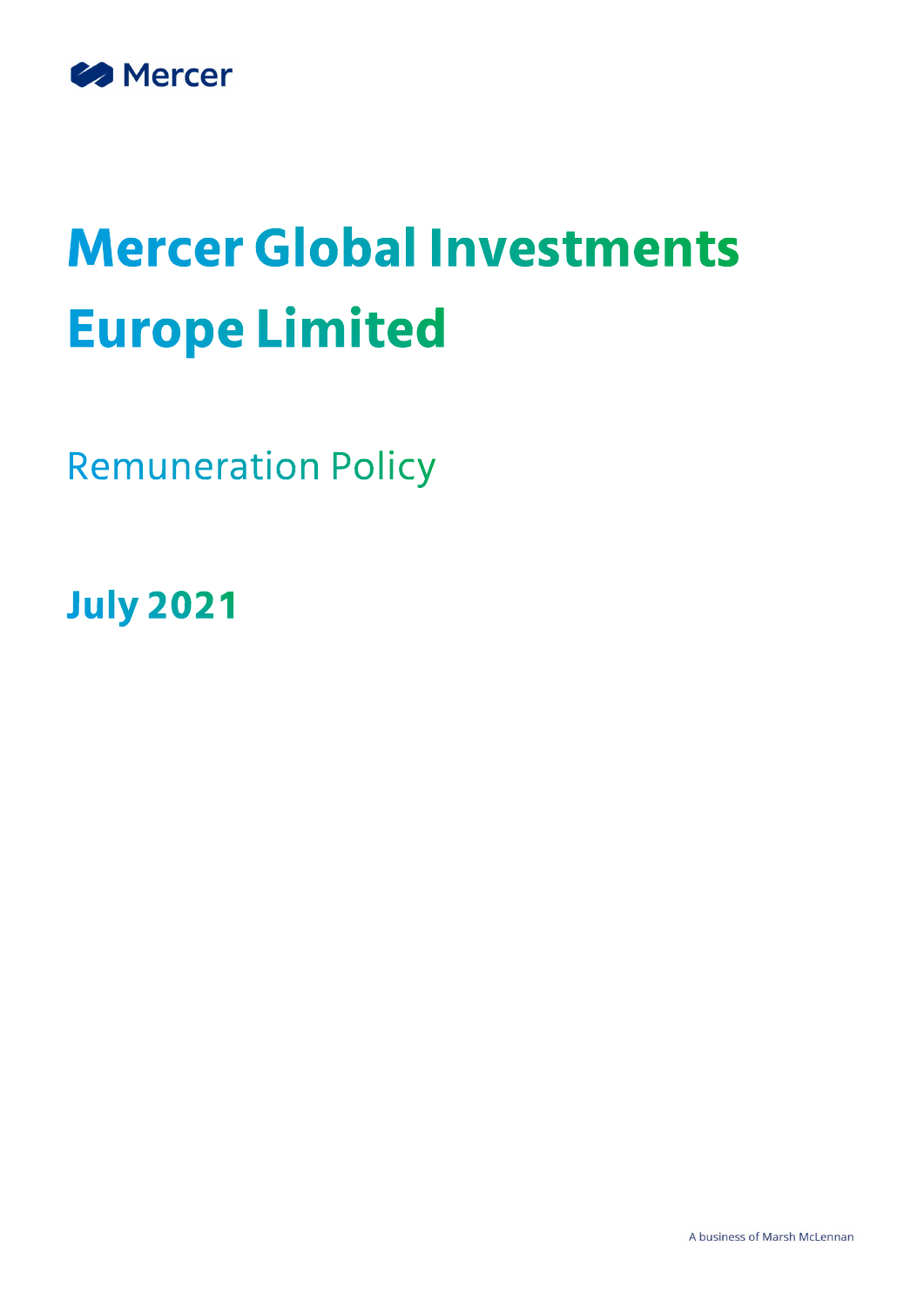# Contents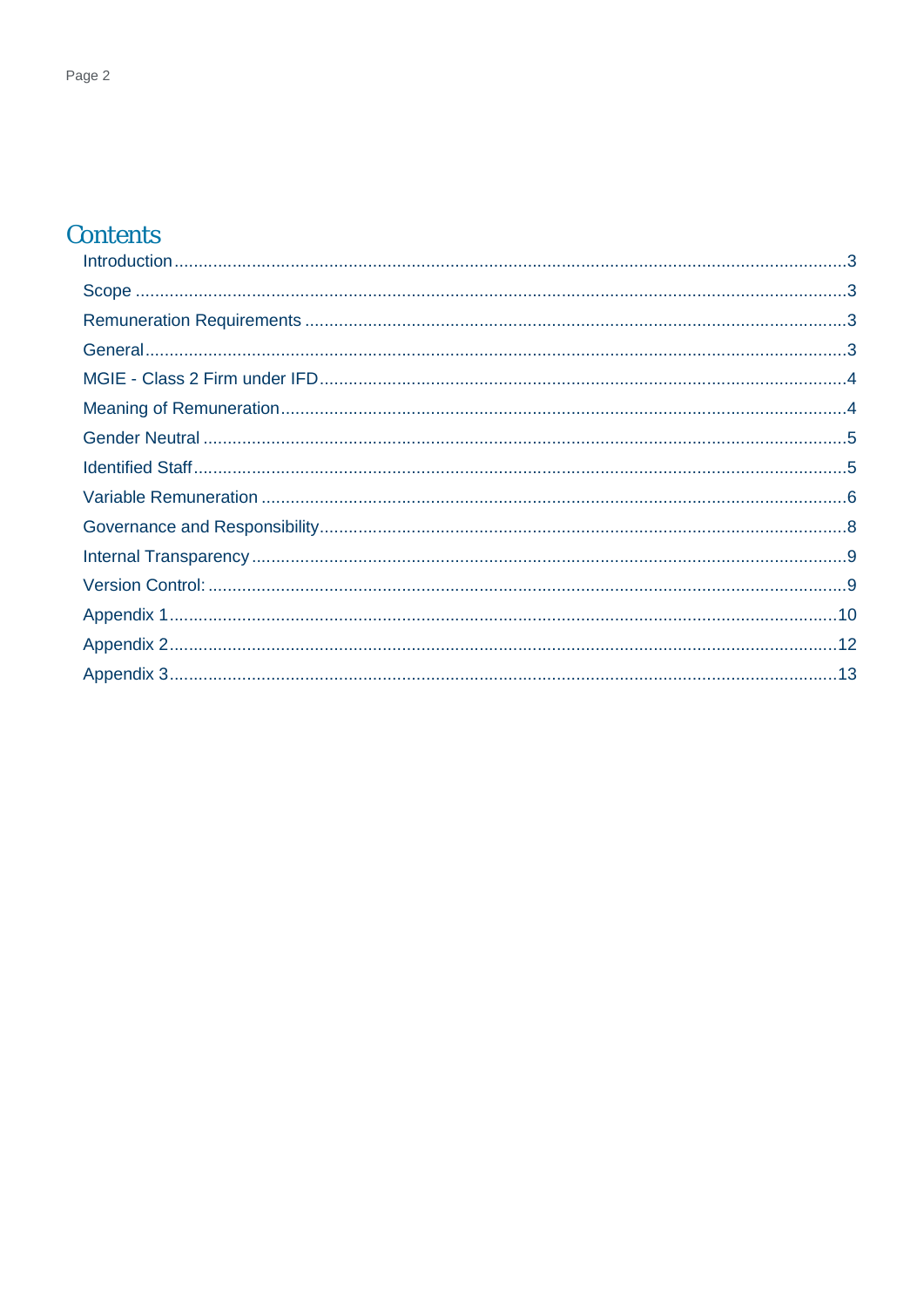#### **Introduction**

Mercer Global Investments Europe Limited ("MGIE") is authorised and regulated by the Central Bank of Ireland (the "Central Bank") as an investment firm under the European Union (Markets in Financial Instruments) Regulations (the "MiFID II Regulations") which transpose Directive 2014/65/EU ("MiFID II") into Irish law. As a MiFID investment firm, MGIE is subject to Directive (EU) 2019/2034 on prudential requirements of investment firms ("IFD") which came into effect on 26 June 2021 and includes requirements relating to remuneration which apply from remuneration years commencing 1 January 2022.

#### **Scope**

The Policy applies to all members of the MGIE board of directors and MGIE staff, including branches, and the Methodologies for the Assessment of Variable Remuneration & Bonuses set out in Appendix 1 apply to all staff receiving variable remuneration. Additional requirements on payment of variable remuneration apply to certain staff whose professional activities have a material impact on the firm's risk profile or the assets it manages. The Policy specifically relates to the remuneration of individual employees. It does not cover costs, charges, fees, commissions or non-monetary benefits (together "inducements") that are paid by MGIE or to MGIE directly and indirectly to non-MGIE employees.

#### **Remuneration Requirements**

Remuneration Requirements that are applicable to MGIE include the following:

- MiFID II and all supporting requirements;
- IFD and transposing legislation;
- EBA Guidelines on sound remuneration policies under IFD (the "EBA Guidelines")

As MGIE does not provide services to retail clients / consumers the Central Bank's guidelines on variable remuneration for sales staff will not apply.

#### **General**

The purpose of the Remuneration Policy ("Policy") is to assist with MGIE's compliance with the remuneration requirements under MiFID II and IFD, and any additional remuneration requirements that are imposed by ESMA, the EBA or the Central Bank from time to time and the requirements specified below (together, the "Remuneration Requirements").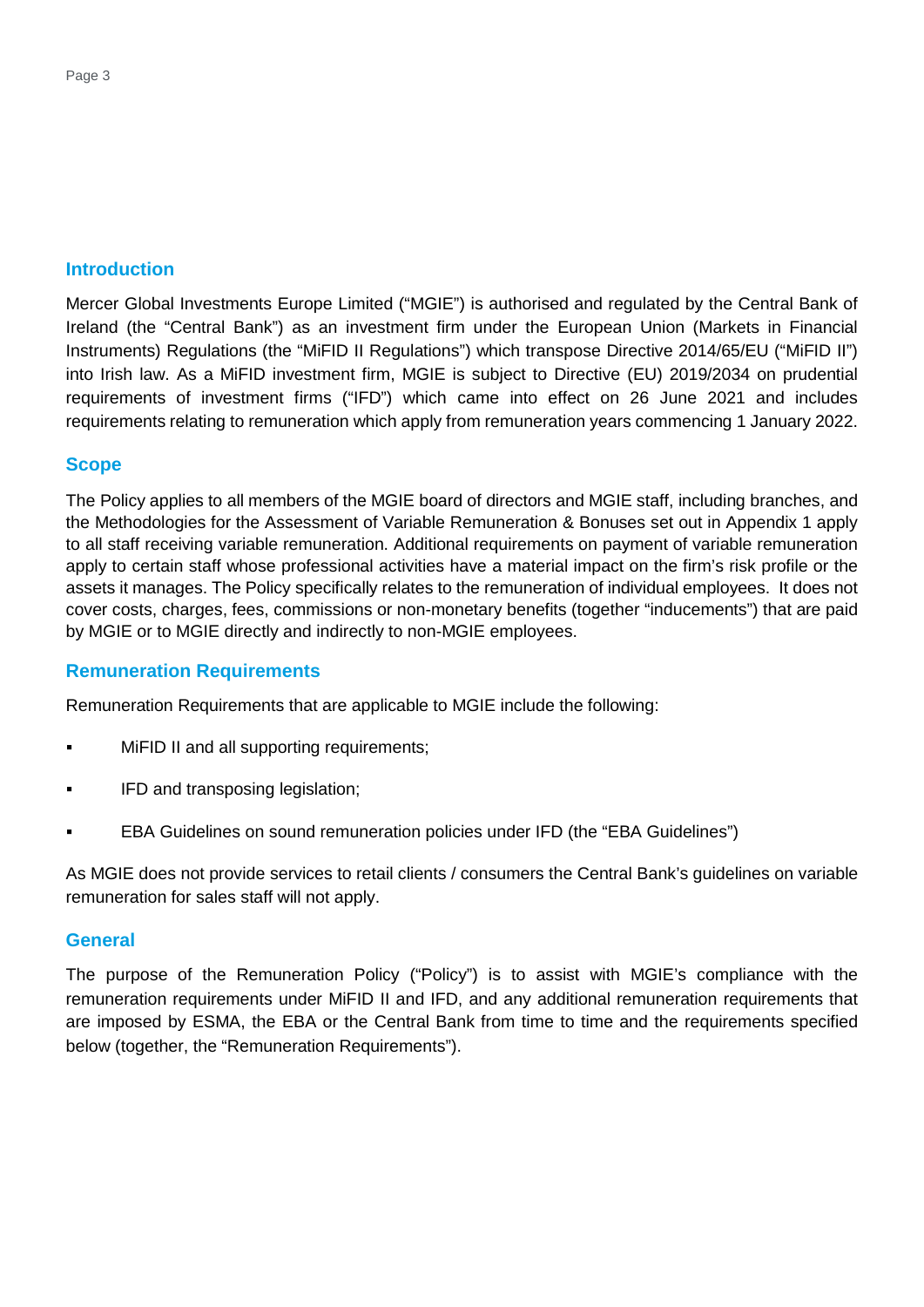MGIE ensures that its remuneration arrangements are in compliance with the Remuneration Requirements and that the remuneration arrangements are aligned with conflict of interest and conduct of business obligations so that MGIE's client's interests are not impaired by the remuneration policies and practices adopted by the firm in the short, medium and long term. This Policy and related practices are consistent with and promote sound and effective risk management and are gender neutral.

This Policy is designed to support MGIE's strategic business objectives and core values in an appropriate risk controlled manner, by providing the remuneration mechanisms for MGIE to attract, retain and motivate its colleagues in a manner that is consistent with the expectations of the Remuneration Requirements. In addition to the Remuneration Requirements, under Regulation (EU) 2019/2088 (the "Sustainable Finance Disclosure Regulation"), a financial market participant (such as MGIE) is required to include in its remuneration policy information on the integration of sustainability risks and how the remuneration structure is consistent with the integration of sustainability risks. This is set out in Appendix 3 below. MGIE is wholly owned directly by Mercer Ireland Holdings Limited and is ultimately wholly owned by Marsh McLennan ("MMC"), a company quoted on the New York Stock Exchange.

#### **MGIE - Class 2 Firm under IFD**

Due to the nature and the scale of the services provided, MGIE is classified as a Class 2 Investment Firm under IFD. This Policy has been prepared to ensure it is proportionate to the size, internal organisation and nature, as well as to the scope and complexity of the activities carried out.

#### **Meaning of Remuneration**

The EBA Guidelines define remuneration as:

*"all forms of fixed and variable remuneration and includes payments and benefits, monetary or non-monetary, awarded directly to staff by or on behalf of investment firms in exchange for professional services rendered by staff, carried interest payments….and other payments made via methods and vehicles which, if they were not considered as remuneration, would lead to a circumvention of the remuneration requirements of IFD".;"*

Fixed remuneration primarily reflects relevant professional experience and organisational responsibility as set out in an employee's job description as part of his or her terms of employment. Variable remuneration reflects a sustainable and risk adjusted performance of the employee, as well as performance in excess of the employee's job description. The fixed component represents a sufficiently high proportion of the total remuneration so as to enable the operation of a fully flexible policy on variable remuneration components, including the possibility of paying no variable remuneration component.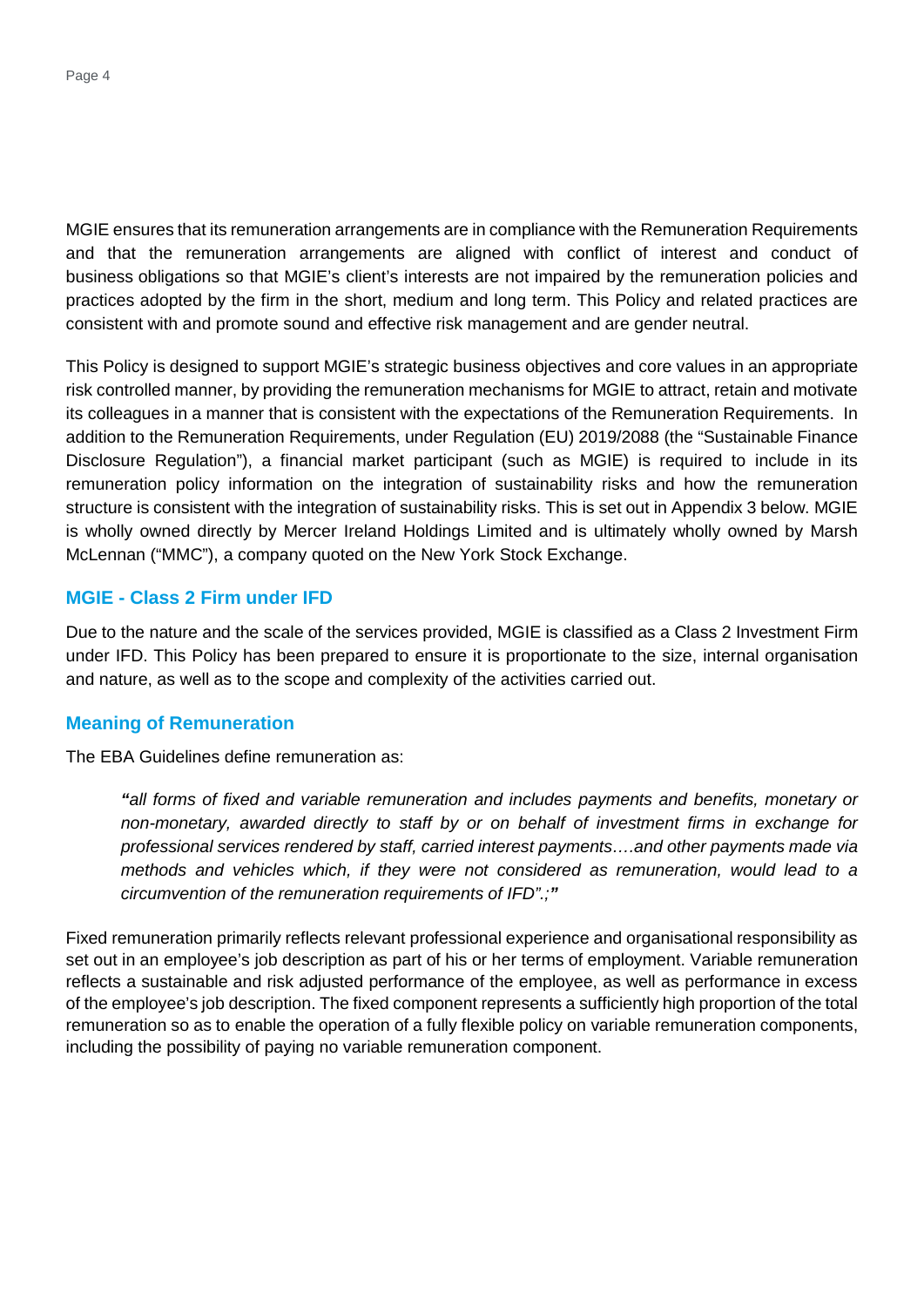MGIE ensures a balance between the variable and the fixed component of the total remuneration, taking into account the business activities and associated risks, as well as the impact that different categories of staff have on the risk profile of the firm. Whilst there are no caps in place, any total variable remuneration component greater than 100% of fixed will require approval on a case by case basis by the Remuneration **Committee.** 

#### **Gender Neutral**

The Policy and related practices are consistent with the principle of equal pay for male, female and diverse workers for equal work or work of equal value as laid down in Article 157 of the Treaty on the Functioning of the European Union (TFEU) and that are assumed to affect all sexes equally.

This Policy and all related employment conditions that have an impact on pay are gender neutral. This includes, but is not limited to remuneration, including award and payout conditions, recruitment policies, career development and succession plans, access to training and ability to apply for internal vacancies. In order to monitor that gender neutral remuneration policies are applied, MGIE has documented job descriptions for all positions and determined which positions are considered as equal or of equal value per unit of measurement or time rate, taking into account at least the type of activities, tasks and responsibilities assigned to the position or staff member.

#### **Identified Staff**

MGIE has processes in place to identify the members of staff whose professional activities have a material impact on the firm's risk profile or of the assets that it manages (identified staff). MGIE will at least annually conduct a self-assessment in order to identify all staff whose professional activities have or may have a material impact on the investment firm's risk profile or of the assets that it manages.

The self-assessment is based on the qualitative and quantitative criteria set out in the EBA Regulatory Technical Standards on identified staff and, if required, additional criteria set forth by the firm that reflect the levels of risk of different activities within the firm and the impact of staff members on the risk profile. When applying quantitative criteria based on staff members remuneration, the fixed remuneration awarded for the preceding financial year and the variable remuneration awarded to staff for the preceding financial year is taken into account. The variable remuneration awarded in the preceding financial year is the variable remuneration awarded in the preceding financial year with reference to previous performance.

When applying quantitative criteria based on staff's remuneration MGIE takes into account all monetary and non-monetary fixed and variable remuneration components awarded for professional services. Routine remuneration packages that are not accounted for on an individual level should be taken into account based on the overall sum broken down by objective criteria to the individual staff member.

MGIE applies quantitative criteria defined in euro, and where remuneration is awarded in a currency other than the euro the applicable thresholds will be converted using the internal Marsh McLennan exchange rate set at the beginning of each year.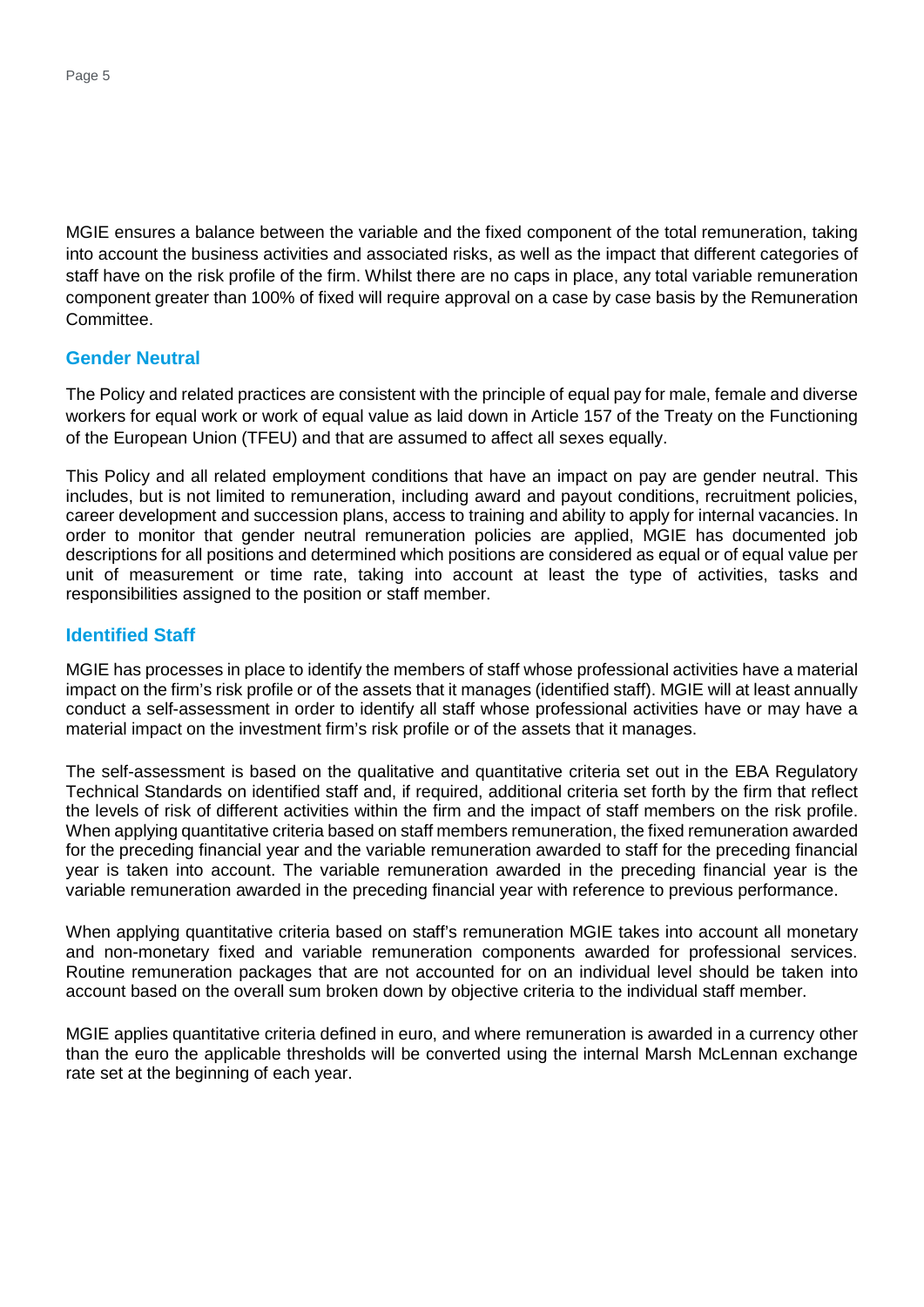The following information will be included in the documentation of the self-assessment done regarding the identification of staff:

a. the rationale underlying the self-assessment and the scope of its application;

b. the approach used to assess the risks emerging from MGIE's business strategy and activities, including in different geographical locations;

c. how persons working in MGIE or other entities within the scope of consolidation, subsidiaries and branches, including such located in third countries, are assessed;

d. the role and responsibilities of the different corporate bodies and internal functions involved in the design, oversight, review and application of the self-assessment process; and

e. the identification outcome.

MGIE will keep records of the identification process and its results and will be able to demonstrate to the Central Bank of Ireland how staff have been identified according to both the qualitative and quantitative criteria provided for within the RTS on identified staff and any additional criteria used. This will include the number of identified staff including the number of staff identified for the first time, the job responsibilities and activities, the names or another unique identifier and the allocation within MGIE of the identified staff to business areas and a comparison with the results of the previous year's self-assessment.

This Policy ensures that the identification process of staff whose professional activities have a material impact on the MGIE's risk profile or of the assets that it manages is consistently applied.

#### **Variable Remuneration**

In addition to the general requirements under this Policy, variable remuneration awarded and paid to Identified Staff will also comply with the following principles:

(a) where variable remuneration is performance related, the total amount of variable remuneration is based on a combination of the assessment of the performance of Mercer, the individual, of the business unit concerned and of MGIE's overall results;

(b) when assessing the performance of the individual, both financial and non-financial criteria are taken into account;

(c) the assessment of the performance referred to in point (a) is based on a multi-year period, taking into account MGIE's business cycle its business risks;

(d) the variable remuneration does not affect MGIE's ability to ensure a sound capital base;

(e) there is no guaranteed variable remuneration other than for new staff only for the first year of employment of new staff and where MGIE has a strong capital base;

(f) payments relating to the early termination of an employment contract reflect performance achieved over time by the individual and shall not reward failure or misconduct;

(g) remuneration packages relating to compensation or buy out from contracts in previous employment are aligned with MGIE's long-term interests and are structured to not reward failure;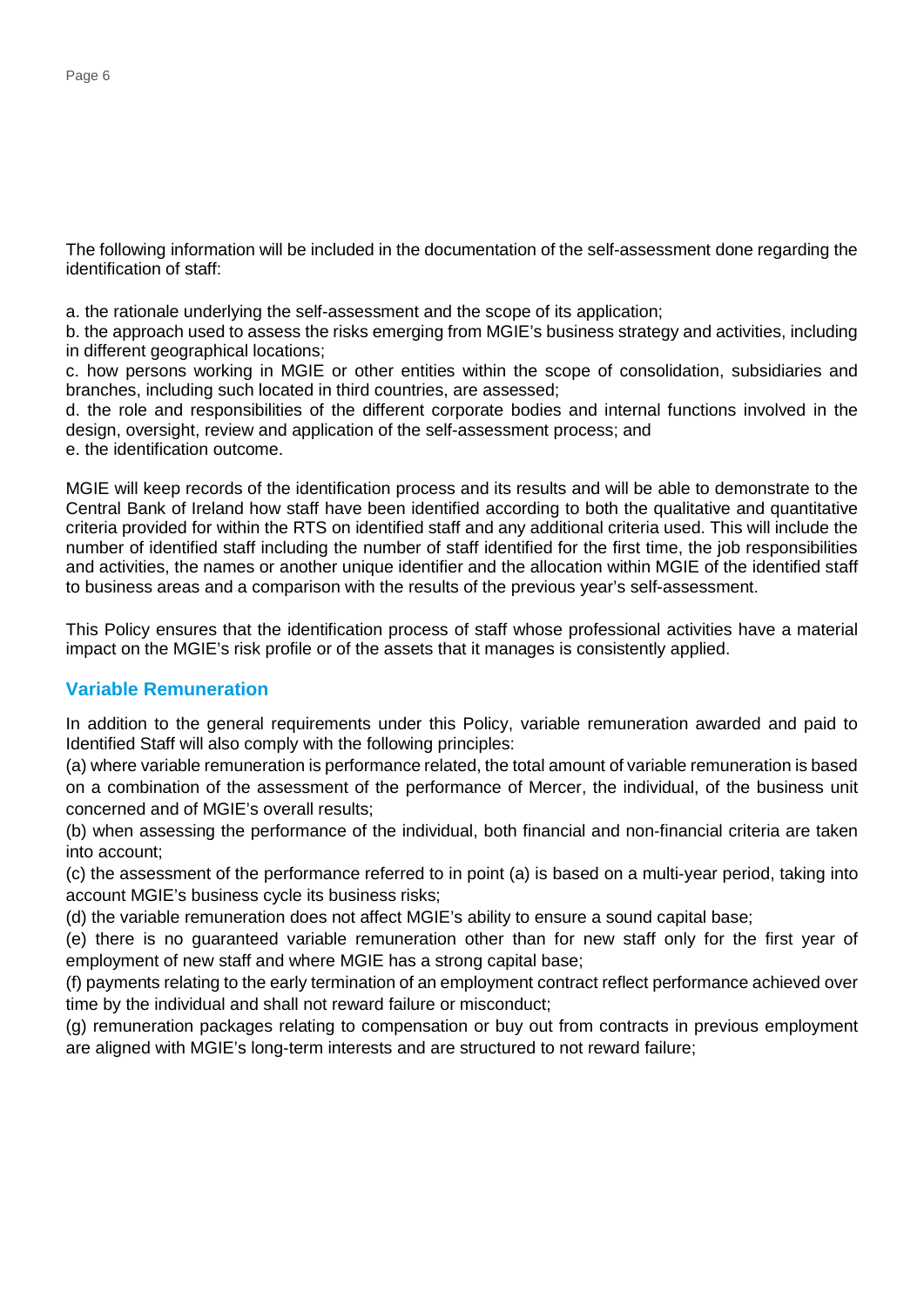(h) We have clawback policies for annual bonus awards, equity-based compensation, and for all sign on awards. We expect all awards to include performance conditions. We do not award multi-year cash based awards. The Company may as a matter of policy recoup (or "claw back") bonuses in the event of misconduct.

(i) the measurement of performance used as a basis to calculate pools of variable remuneration takes into account all types of current and future risks and MGIE's capital and liquidity requirements;

(j) the allocation of the variable remuneration components takes into account all types of current and future risks;

(k) at least 50 % of the variable remuneration consists of any of the following instruments:

(i) shares or equivalent ownership interests;

(ii) share-linked instruments or equivalent non-cash instruments;

(iii) Additional Tier 1 instruments or Tier 2 instruments or other instruments which can be fully converted to Common Equity Tier 1 instruments or written down and that adequately reflect the credit quality of MGIE as a going concern:

(iv) non-cash instruments which reflect the instruments of the portfolios managed;

(l) by way of derogation from point (j), where MGIE does not issue any of the instruments referred to in that point, approval may be sought from the Central Bank of Ireland to use alternative arrangements fulfilling the same objectives;

(m) at least 40 % of the variable remuneration is deferred over a three- to five-year period as appropriate, depending on the business cycle, the nature of its business, its risks and the activities of the individual in question, except in the case of variable remuneration of a particularly high amount where the proportion of the variable remuneration deferred is at least 60%.The deferral of the variable remuneration will vest no faster than on a pro-rata basis.

(n) up to 100 % of the variable remuneration is contracted where the financial performance of the investment firm is subdued or negative, including through malus or clawback arrangements subject to criteria set by MGIE which in particular cover situations where the individual in question:

(i) participated in or was responsible for conduct which resulted in significant losses for MGIE;

(ii) is no longer considered fit and proper;

(o) discretionary pension benefits are in line with the business strategy, objectives, values and long-term interests of MGIE. Where an employee leaves the investment firm before retirement age, discretionary pension benefits will be held for a period of five years in the form of instruments referred to in point (j). Where an employee reaches retirement age and retires, discretionary pension benefits shall be paid to the employee in the form of instruments referred to in point (j), subject to a five-year retention period.

Employees must not use personal hedging strategies or remuneration and liability-related insurances to undermine the principles referred to in this section.

Variable remuneration is not paid through financial vehicles or methods that facilitate non-compliance with this Policy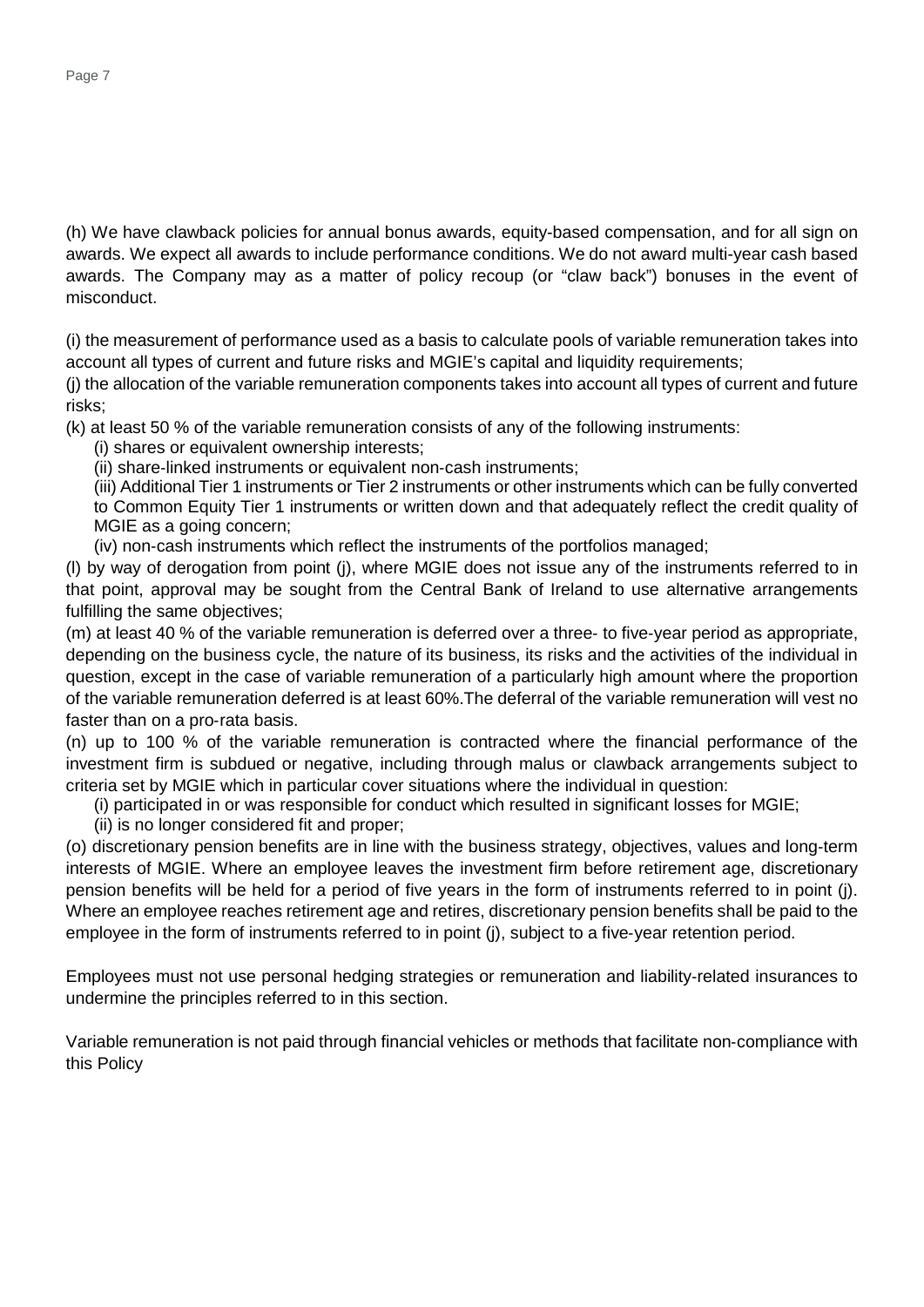For the purposes of point (k) above, the instruments referred to therein are subject to an appropriate retention policy designed to align the incentives of the individual with the longer-term interests of MGIE, its creditors and clients.

Points (k) and (m) above and the requirement of retention and payment of discretionary pension benefits in instruments will not apply where:

a) the value of MGIE's on and off-balance sheet assets is on average equal to or less than EUR 100 million over the four-year period immediately preceding the given financial year;

(b) an individual whose annual variable remuneration does not exceed EUR 50 000 and does not represent more than one fourth of that individual's total annual remuneration.

For the avoidance of doubt, members of the board of directors do not receive any variable remuneration in connection to their role as director.

#### **Governance and Responsibility**

The board of directors of MGIE (the "Board") has adopted, maintains and oversees the implementation of the Policy. The Board is responsible for the Policy and MGIE's remuneration arrangements including approval of any subsequent material exemptions made for individual staff members. The senior management team is responsible for the day-to-day implementation of the Policy and the monitoring of compliance risks related to the Policy.

The Board is responsible for approving this Policy and any further amendments to the Policy. The implementation of the Policy is subject to a central and independent internal review by control functions at least annually. Staff engaged in control functions are independent from the business units they oversee, have appropriate authority, and are remunerated in accordance with the achievement of the objectives linked to their functions, regardless of the performance of the business areas they control. The remuneration of senior officers in the risk management and compliance functions is directly overseen by the remuneration committee.

The Board has established a remuneration committee which is gender balanced and exercises competent and independent judgement on this Policy and related practices including the incentive for managing risk, capital and liquidity.

The remuneration committee is responsible for the preparation of decisions regarding remuneration, including decisions which have implications for the risk and risk management of MGIE and which are to be taken by the Board. The Chair and the members of the remuneration committee are non-executive members of the board. The remuneration committee may also include one or more employee representatives. When preparing decisions, the remuneration committee shall take into account the public interest and the long-term interests of shareholders, investors and other stakeholders of MGIE.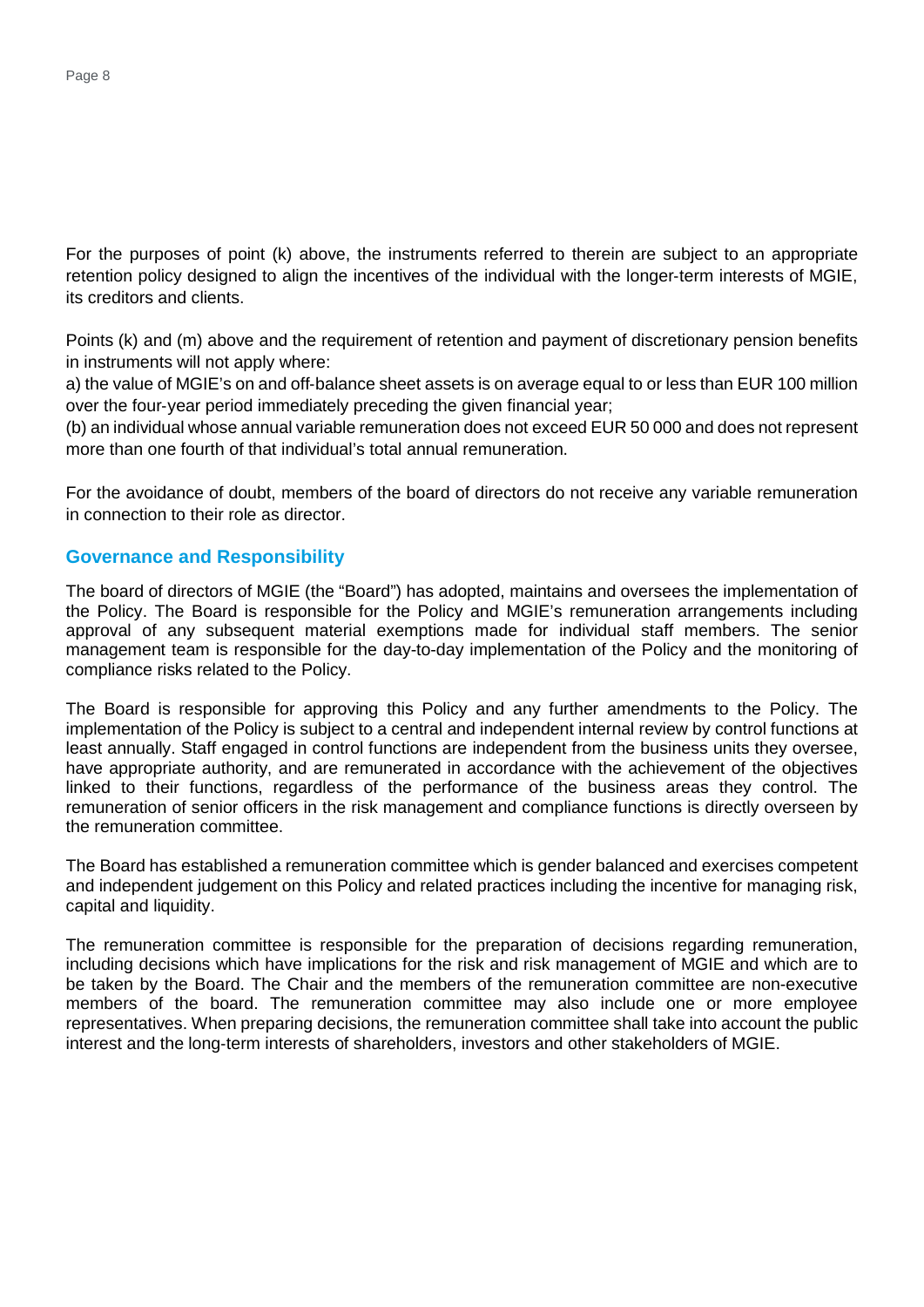The Remuneration Committee will determine and oversee the remuneration of the executive members of Board and oversee directly the remuneration of the senior officers in the independent control functions, including the compliance function and the risk management function.

The human resources function participates in and informs on the drawing up and the evaluation of this Policy, including the remuneration structure, remuneration levels and incentive schemes, in a way that would not only attract and retain staff but also assure that the remuneration policy is aligned with the firm's risk profile.

The risk management function will assist in and inform on the definition of suitable risk-adjusted performance measures (including ex post adjustments), as well as in assessing how the variable remuneration structure affects the firm's risk profile and culture. The risk management function will validate and assess risk adjustment data as well as be invited to attend the meetings of the remuneration committee on this matter.

The compliance function will analyse how the remuneration policy affects MGIE's compliance with legislation, regulations, internal policies and risk culture and will report all identified compliance risks and issues of non-compliance to the Board. The findings of the compliance function will be taken into account by the supervisory function during the approval, review procedures and oversight of the remuneration policy.

The internal audit function will carry out an independent review of the design, implementation and effects of the remuneration policies on MGIE's risk profile and the way these effects are managed.

No individual is allowed to be involved in designing their own compensation plans.

#### **Internal Transparency**

This Policy will be internally disclosed to all staff and accessible for all staff at all times. Staff are informed about the characteristics of their variable remuneration, as well as the process and criteria that will be used to assess the impact of their professional activities on the risk profile of the firm and their variable remuneration. In particular, the appraisal process with regard to the individual's performance is properly documented and transparent to the staff concerned.

#### **Version Control:**

| <b>Version</b>             | <b>Prepared by</b>                     | <b>Reviewed by</b>     | Approved by             |
|----------------------------|----------------------------------------|------------------------|-------------------------|
| Version 1 - September 2020 | Compliance                             | <b>Human Resources</b> | <b>Board</b>            |
| Version 2 – March 2021     | Compliance /<br>Responsible Investment | <b>Human Resources</b> | Board                   |
| Version $3 -$ July 2021    | Compliance                             | <b>Human Resources</b> | Board $-5$ July<br>2021 |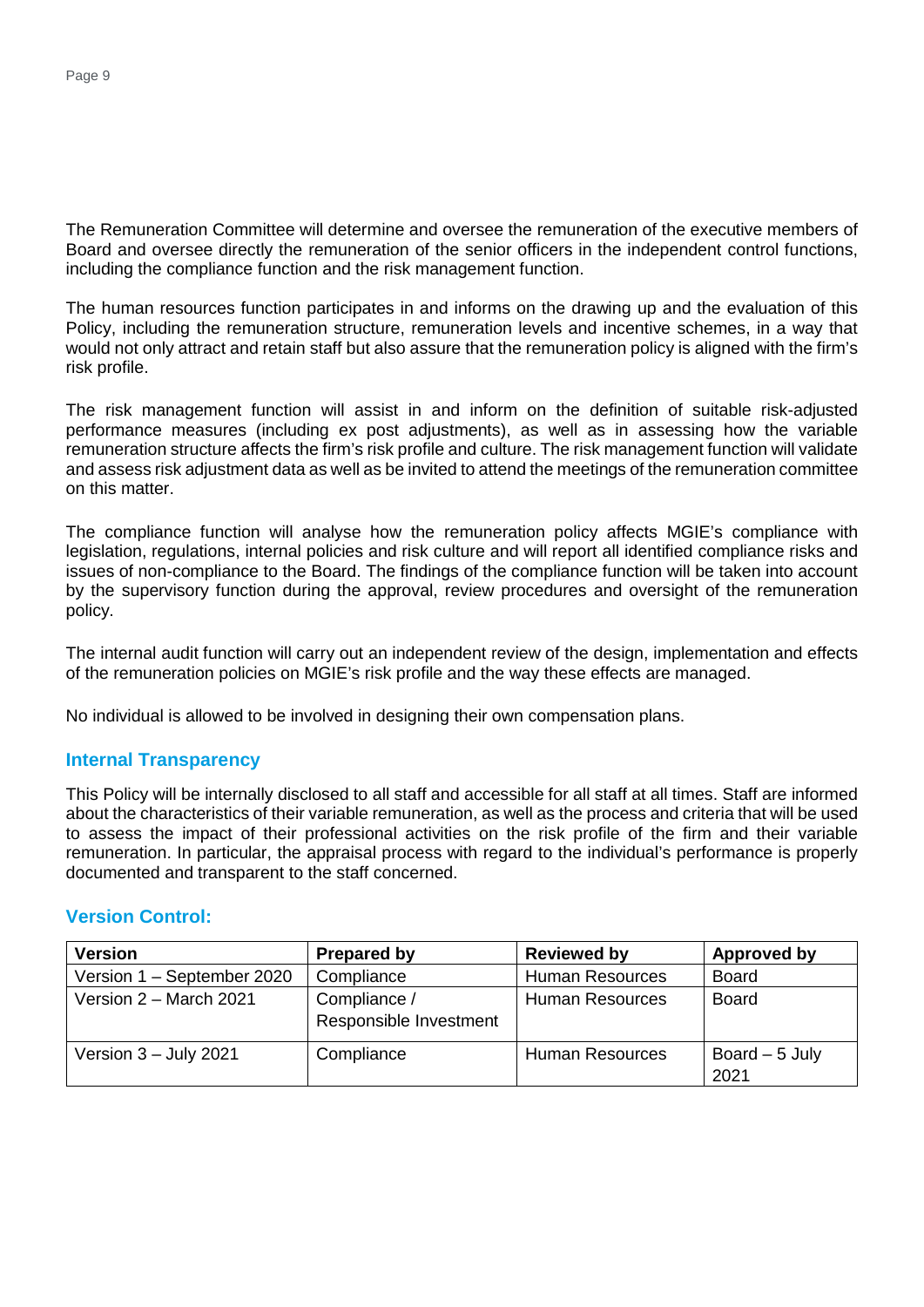# **Appendix 1**

#### **Criteria for Determining Client Best Interest and MGIE's Long-Term Interests**

Mercer aims to provide competitive total remuneration in order to attract, motivate and retain experienced and talented individuals at all levels of the organisation who will enhance Mercer's financial and strategic position and who reflect and promote high standards of ethics and business conduct.

Mercer has considered the extent to which its remuneration policies could influence its staff in their decisions, and has designed its remuneration policies to minimise any excessive risk-taking by Relevant Persons. A robust performance management process forms part of the annual remuneration review in order to reward success as well as to avoid the possibility of payment for failure and so as to avoid actual or potential conflicts of interest. The various remuneration components are combined to ensure an appropriate and balanced remuneration package. The intention to only reward performance is reflected in the policy of not guaranteeing any level of annual pay increase, nor paying sign-on bonuses or guaranteeing bonuses, other than only in exceptional circumstances for new hires and then only at minimum levels and for a single year. Exceptional circumstances would include compensating for the loss of a bonus or deferred incentive from an individual's current employer.

Mercer will ensure that its remuneration policy is in line with the business strategy, objectives, values and long-term interests of the firm, as well as to avoid actual or potential conflicts of interest. In particular:

- Remuneration awards are flexed in line with Mercer Group's performance and profitability, thereby aligning the interests of employees with those of the Group's shareholders.
- · Additionally, Mercer may, from time to time, issue long term incentive/equity participation plans. These plans typically involve a multi-year horizon so as to defer remuneration and operate as a retention mechanism, including the forfeiture of awards upon voluntary termination of employment or termination for cause. The objective achieved via these plans is that a meaningful percentage of an employee's expected total remuneration is both tied to the overall success of Mercer and the Group, and focused over a multi-year time period.
- No staff member or person having a conflict of interest with such a staff member will be involved in assessing their own remuneration or that of a person they have a conflict of interest with.

Mercer's remuneration arrangements encourage and promote behaviour in line with its core values and with those set out in Marsh McLennan's' 'The Greater Good' code of conduct, and reward individuals who consistently demonstrate these behaviours in their day to day actions. Such values include:

- Create breakthrough impact for clients We put our clients' interests ahead of our own, helping them overcome challenges and realize new opportunities. We are inventive and tireless on their behalf.
- Embrace innovation and the digital future We believe that everything we do can be done better, and that we can shape our industries through innovation and thought leadership.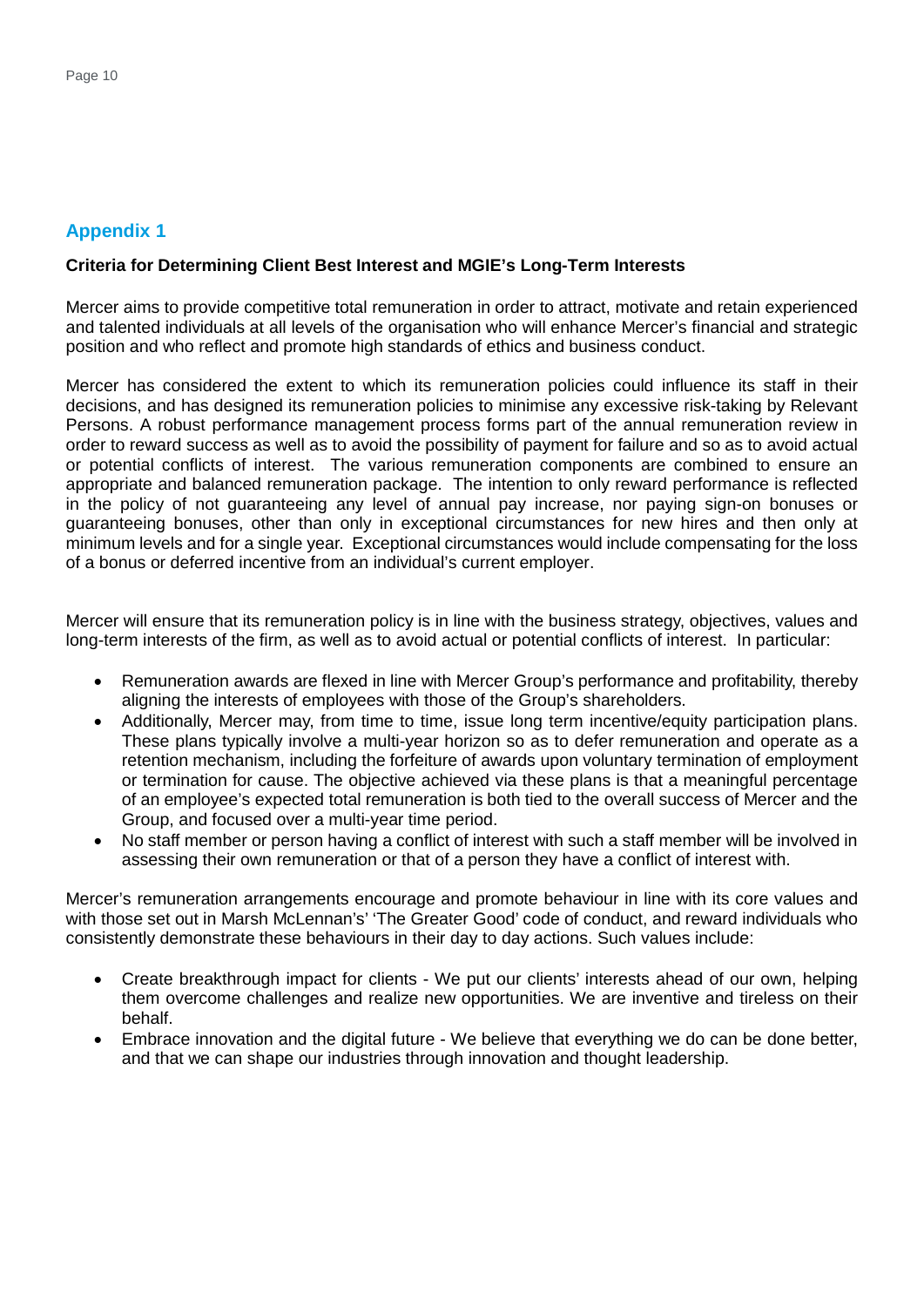- · Be a great place to work We invest in the lifelong learning and success of our colleagues, promote an open, inclusive and diverse environment and give back to the communities in which we work and live.
- · Drive growth and create value We deliver operational excellence and make value-based decisions to strengthen the firm.

Employees are assessed throughout the year and rated based on both the overall performance of the business (global/regional/market/geography/line of business depending on seniority of role), their individual performance and behavioural and technical competencies, and relative to their peers, against their goals. Mercer uses a 'Balanced Scorecard' approach to setting and measuring against performance goals. The goal setting framework covering: Financials, Clients, People ensures a holistic approach to measuring and rewarding performance.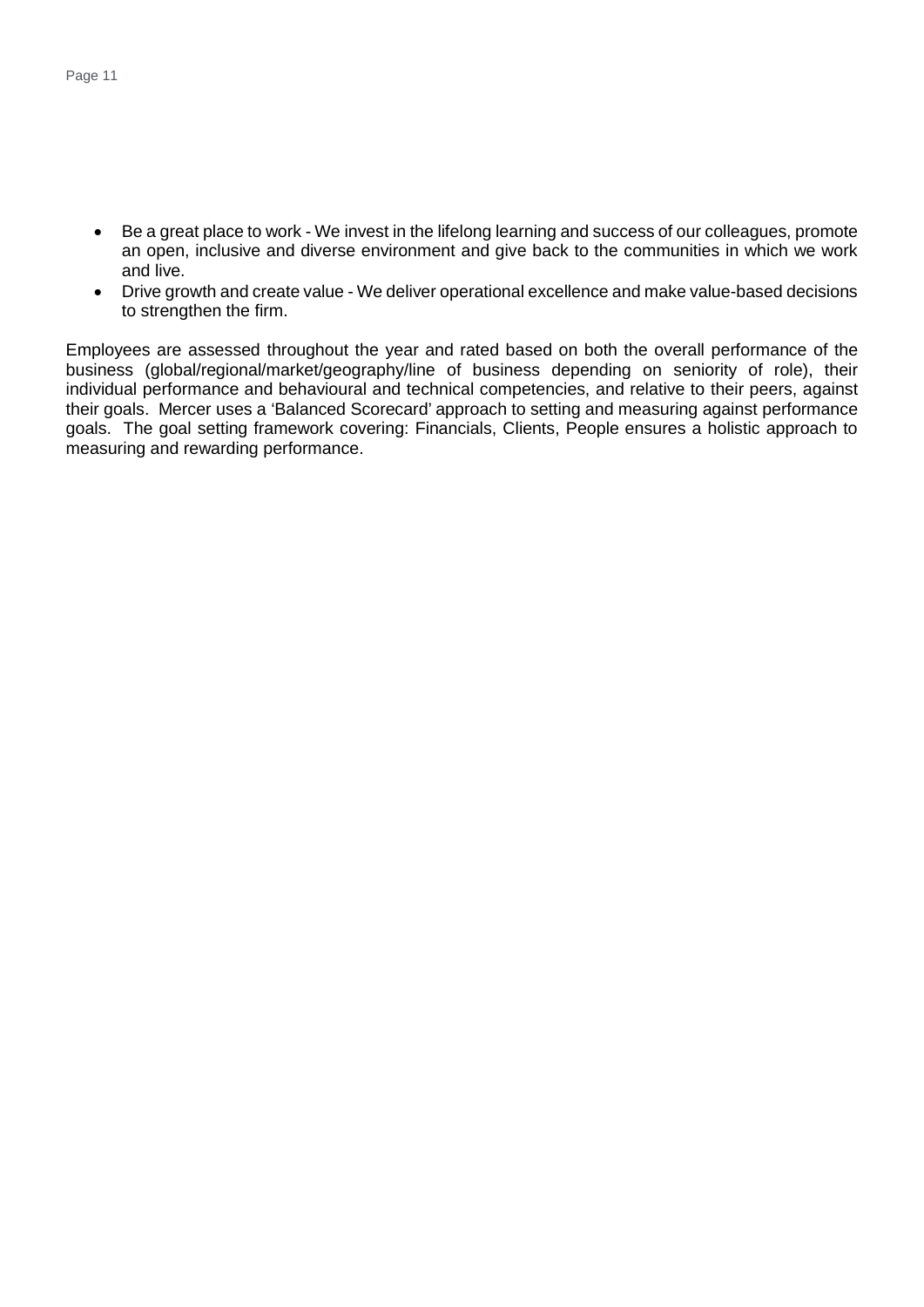# **Appendix 2**

#### **Methodologies for the Assessment of Variable Remuneration & Bonuses**

Remuneration is governed at a global level with local management leadership team meetings to discuss and review remuneration, for example during our year-end performance review process. Mercer adopts the most conservative stance of only paying discretionary or formula bonuses based on income earned by Mercer in each calendar year.

The Remuneration Committee ("RemCo") and Human Resources with advice from Mercer's Chief Compliance & Risk Officer, will regularly review the appropriateness of Mercer's reward structures, particularly of variable remuneration, to ensure they promote sound and effective risk management and do not reward failure, that they do not encourage risk-taking that exceeds the level of tolerated risk for the firm and so as to avoid actual or potential conflicts of interest. Variable pay plans will be assessed against the remuneration principles and the Committee will determine if those plans are appropriately balanced from a risk perspective in terms of both the ratio between fixed and variable compensation and the structure and period of deferrals (both cash and stock), and make recommendations to the Board of Directors for changes where the Committee deems this appropriate. The Remuneration Committee on behalf of the Board will review and finally approve the individual remuneration of all Code Staff.

As a subsidiary company of Marsh McLennan, the firm broadly adheres to Marsh McLennan rules regarding remuneration and is subject to oversight by Marsh McLennan's Compensation Committee. Remuneration for senior employees is split between cash, deferred cash, deferred stock units, performance restricted stock and stock options, with payment spread over three or four years.

Mercer's Risk Committee will at least annually consider the implications on capital, liquidity and risks associated with variable remuneration, to ensure that it does not limit the firm's ability to strengthen its capital base, and that any performance measure used to calculate variable remuneration components or pools thereof take account of and adjust for current and future risks.

Mercer follows the guiding principles established by Marsh McLennan for its compensation design, decisions and actions. The four principles are:

- · **Aligning with stockholder value creation** with a focus on balancing risk and reward in compensation programmes, policies and practices;
- **Supporting a strong performance culture** through short-term and long-term variable compensation, with the ability to differentiate among individuals based on actual results;
- · **Setting target compensation at competitive levels in markets where we operate**, with flexibility to recognise different business models and markets for talent; and
- · **Maximising colleagues' perceived value of our programmes** through transparent processes and communication.